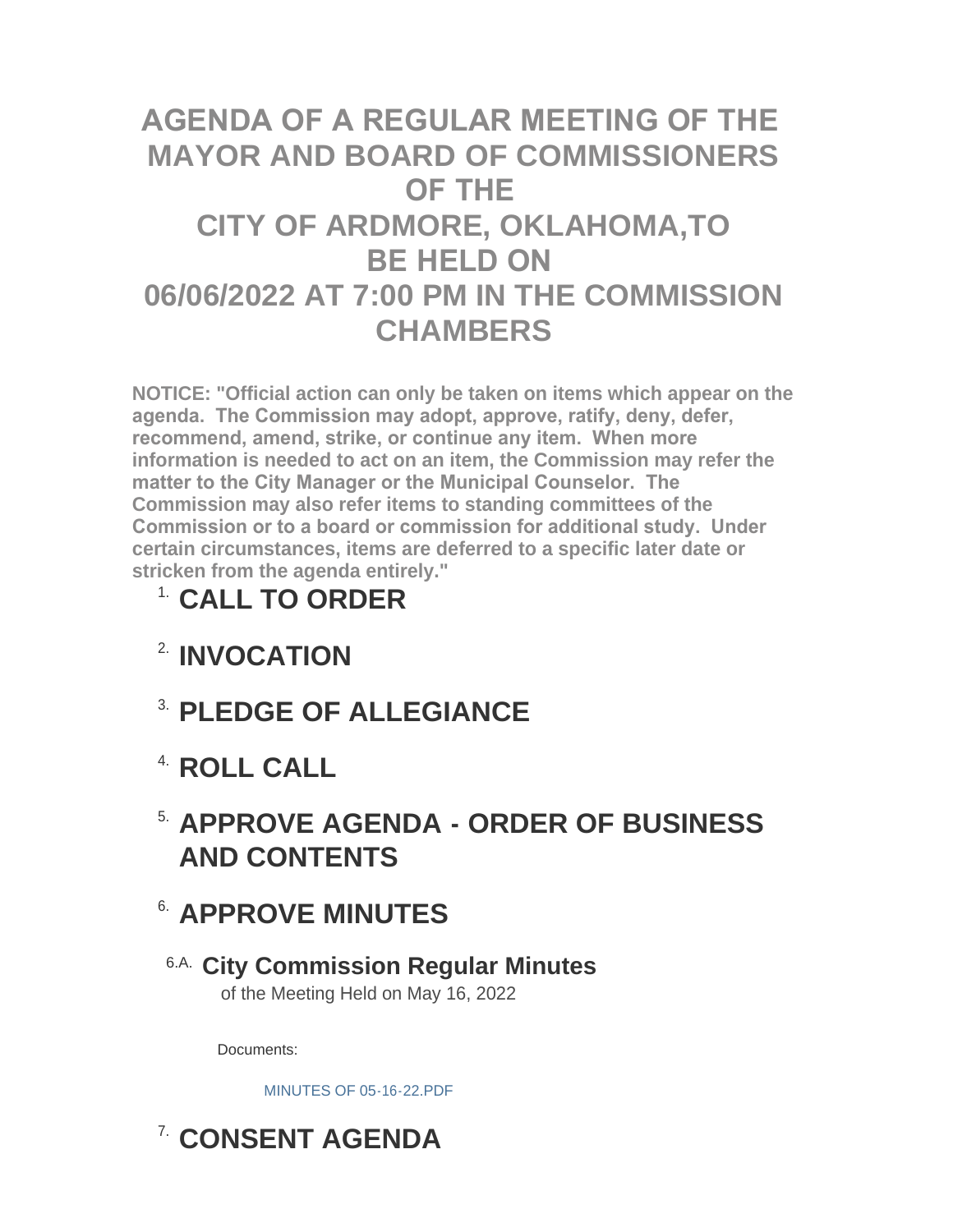**All items listed are considered to be routine by the Authority and will be enacted by one motion. There will be no separate discussion of these items unless a Trustee or a citizen so requests, in which event the item will be removed from the consent status and considered in its normal sequence on the agenda and approval or rejection of any amendments proposed and considered by the City Commission at the meeting.**

## **Consent A** 7.A.

Consideration and Possible Action to Confirm Mayor and City Commissions Appointments to the H.F.V. Wilson Community Center Trust Authority to Serve a Second Three (3) Year Term to be Donna Blackmon, Andy Harlow and Josh McGee with Terms to Expire in June of 2025

(Submitted by Kevin Boatright, City Manager)

Documents:

#### [CONSENT A.PDF](http://www.ardmorecity.org/AgendaCenter/ViewFile/Item/8529?fileID=5107)

## **Consent B** 7.B.

Consideration and Possible Action to Confirm Mayor and City Commissions Appointments to the Lakeview Golf Course Advisory Board to Serve a Five (5) Year Term to be Harold Butler and Scott Neher with Terms to Expire in May of 2027

(Submitted by Teresa Ervin, Director of Parks and Recreation)

Documents:

#### [CONSENT B.PDF](http://www.ardmorecity.org/AgendaCenter/ViewFile/Item/8530?fileID=5108)

## 7.C. Consent C

**Consideration and Possible Action to Confirm Mayor and City Commissions Appointments to the Parks and Recreation Advisory Board to be Jessica Fannin and Garrett Parkhurst to Serve First Three (3) Year Terms with Terms to Expire in May of 2025**

**(Submitted by Teresa Ervin, Director of Parks and Recreation)**

Documents:

[CONSENT C.PDF](http://www.ardmorecity.org/AgendaCenter/ViewFile/Item/8531?fileID=5109)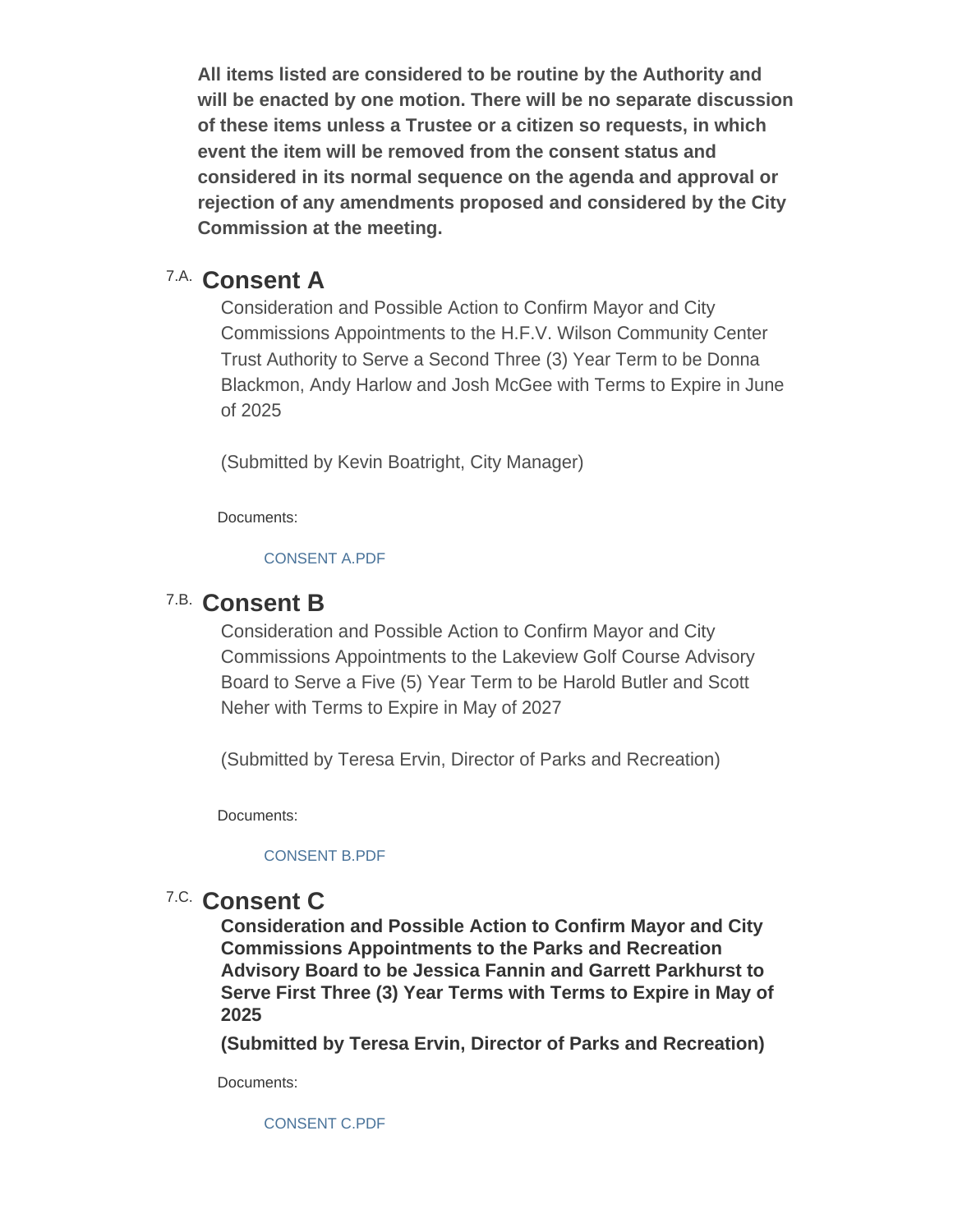# **Consent D** 7.D.

**Consideration and Possible Action of a Cooperation Agreement between the City of Ardmore and the Chickasaw Nation Division of Housing and Chickasaw Housing Authority and Approval or Rejection of Any Amendments Proposed and Considered by the City Commission at the Meeting**

**(Submitted by Jessica Scott, Director of Community Development)**

Documents:

[CONSENT D.PDF](http://www.ardmorecity.org/AgendaCenter/ViewFile/Item/8532?fileID=5110)

## **Consent E** 7.E.

Consideration and Possible Action to Accept a Permanent Easement and Right of Way from Carlaw, LLC for the Sunset & Hollingsworth Resurfacing and Storm Sewer Project

(Submitted by Josh Randell, Interim City Engineer)

Documents:

[CONSENT E.PDF](http://www.ardmorecity.org/AgendaCenter/ViewFile/Item/8540?fileID=5111)

# **8. REGULAR BUSINESS**

# 8.A. RESOLUTION(S)

8.A.1. Resolution 1

**Consideration of Adoption or Rejection of Resolution Number 4217, a Resolution Approving the Application Process for a Community Development Block Grant (CDBG) State Small Cities Program, along with the Adopting the City of Ardmore Citizen Participation Plan, and the Comprehensive Statement of Needs; and Commitment of Leverage and Consideration of Adoption or Rejection of Any Amendments to the Proposed Resolution as may be Considered by the City Commission at the Meeting**

**(Presented by Teresa Ervin, Director of Parks and Recreation)**

Documents:

#### [RESOLUTION 1.PDF](http://www.ardmorecity.org/AgendaCenter/ViewFile/Item/8533?fileID=5112)

### 8.A.2. Resolution 2

Consideration of Adoption or Rejection of Resolution Number 4218,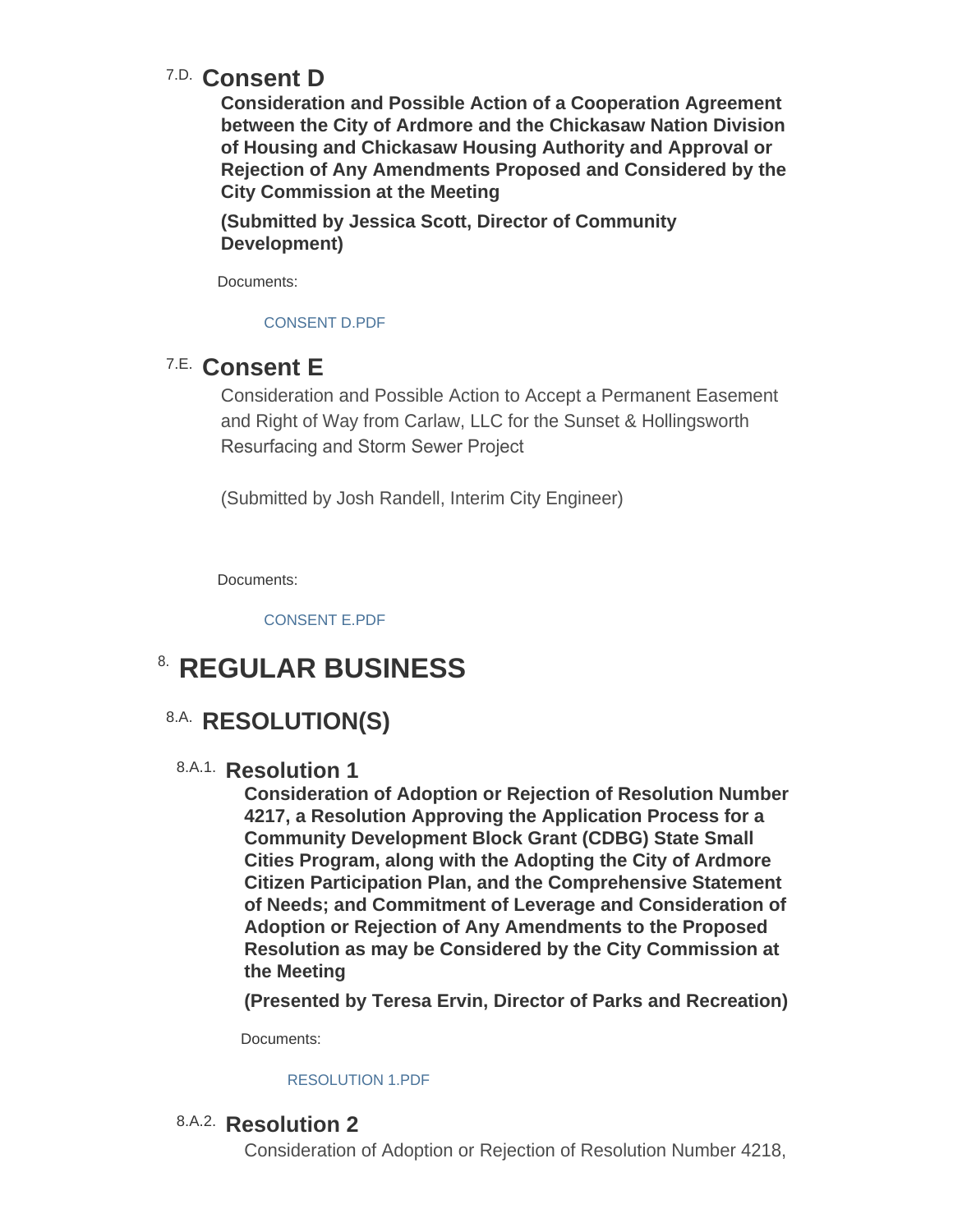a Resolution Approving City of Ardmore Match Funds to be Taken from the Community Enhancement Fund for the Fiscal Year 2022 State Small Cities Program Grant through the Community Development Block Grant from the Oklahoma Department of Commerce in an Amount Not to Exceed \$195,715.00 and Consideration of Adoption or Rejection of Any Amendments to the Proposed Resolution as may be Considered by the City Commission at the Meeting

(Presented by Teresa Ervin, Director of Parks and Recreation)

Documents:

#### [RESOLUTION 2.PDF](http://www.ardmorecity.org/AgendaCenter/ViewFile/Item/8534?fileID=5113)

### 8.A.3. Resolution 3

Consideration of Adoption or Rejection of Resolution Number 4219, a Resolution a Adopting Budget for the Fiscal Year Beginning July 1, 2022 and Ending June 30, 2023 in the Total Amount of \$117,383,301.00 and Consideration of Adoption or Rejection of Any Amendments to the Proposed Resolution as may be Considered by the City Commission at the Meeting

(Presented by Sandy Doughty, Director of Finance)

Documents:

[RESOLUTION 3.PDF](http://www.ardmorecity.org/AgendaCenter/ViewFile/Item/8535?fileID=5114)

# 8.B. AGREEMENT(S)

### 8.B.1. Agreement 1

Consideration and Possible Action of an Engagement Letter with Casey Russell for Accounting Consultation and Audit Preparations of the City of Ardmore for Fiscal Year 2021-2022 in the Total Amount of \$25,500.00 and Approval or Rejection of Any Amendments Proposed and Considered by the City Commission at the Meeting

(Presented by Sandy Doughty, Director of Finance)

Documents:

[AGREEMENT 1.PDF](http://www.ardmorecity.org/AgendaCenter/ViewFile/Item/8536?fileID=5115)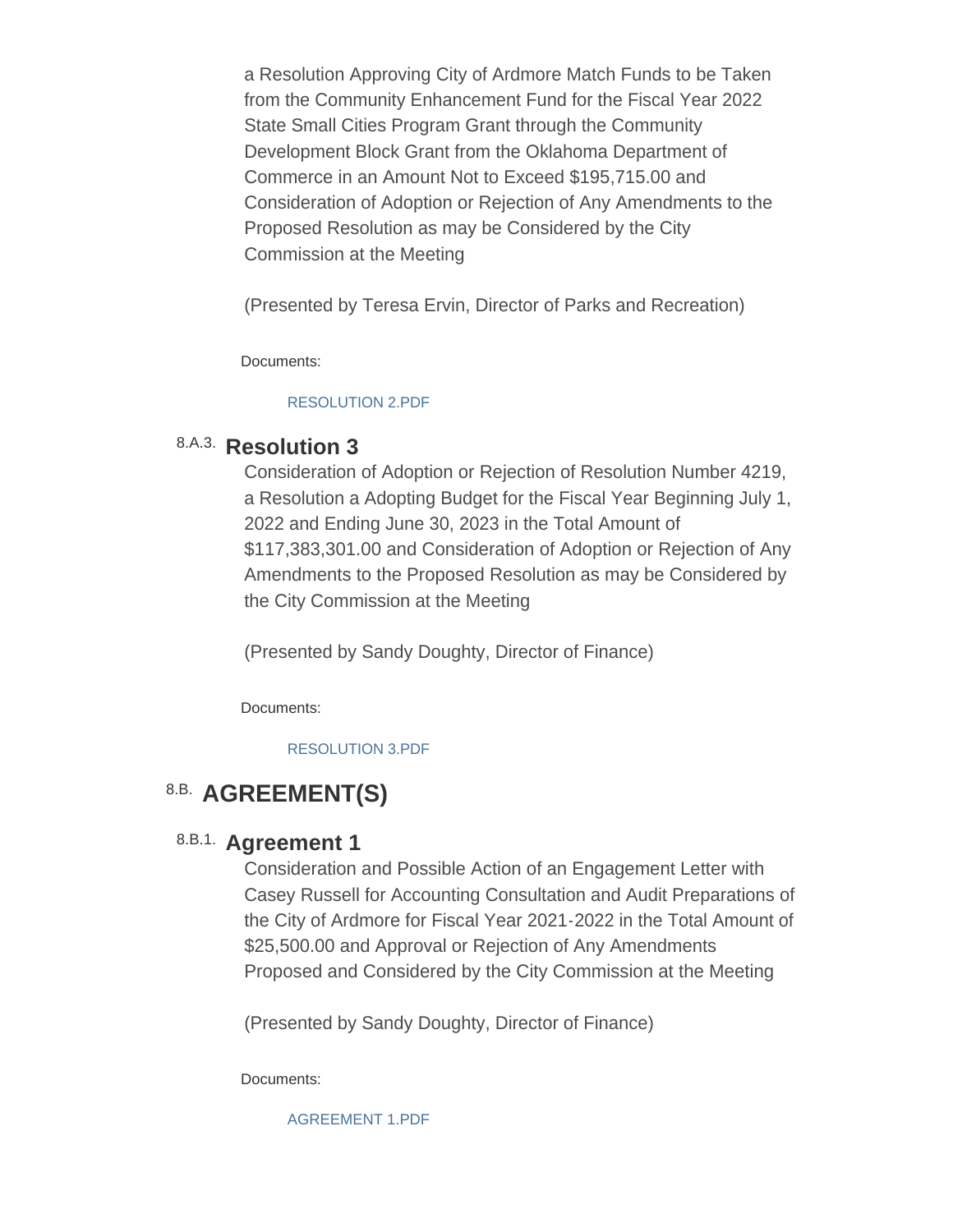### **Agreement 2** 8.B.2.

**Consideration and Possible Action of an Engagement Letter with Crawford & Associates for Accounting Consultation and Audit Preparations of the City of Ardmore for Fiscal Year 2021- 2022 in the Total Amount of \$55,000.00 Plus Expenses and Approval or Rejection of Any Amendments Proposed and Considered by the City Commission at the Meeting**

**(Presented by Sandy Doughty, Director of Finance)**

Documents:

#### [AGREEMENT 2.PDF](http://www.ardmorecity.org/AgendaCenter/ViewFile/Item/8537?fileID=5116)

### 8.B.3. Agreement 3

Consideration and Possible Action of a Lease Agreement between the City of Ardmore and Mr. David Smith for a Lease of Certain Property Described as a Tract of Land being Part of the SE/4 of the SW/4 of the SE/4, Section 13 T4S R1E, I.M. in Ardmore, Carter County, Oklahoma and Approval or Rejection of Any Amendments Proposed and Considered by the City Commission at the Meeting

(Presented by Kevin Boatright, City Manager)

Documents:

#### [AGREEMENT 3.PDF](http://www.ardmorecity.org/AgendaCenter/ViewFile/Item/8539?fileID=5117)

### **Agreement 4** 8.B.4.

Consideration and Possible Action of a Contract Agreement between the City of Ardmore and Invoice Cloud for the Customer Service and the Municipal Court Divisions of the Finance Departments for Accepting Various Payment Options and Approval or Rejection of Any Amendments Proposed and Considered by the City Commission at the Meeting

(Presented by Sissy Burge, City Treasurer)

Documents:

#### [AGREEMENT 4.PDF](http://www.ardmorecity.org/AgendaCenter/ViewFile/Item/8544?fileID=5118)

### 8.B.5. Agreement 5

**Consideration and Possible Action of a Surcharge for a Freightliner Cab and Chassis for the Operation Pride Department from the Oklahoma State Contract from Premier Truck Group Oklahoma City in the Amount of \$3,800.00 which**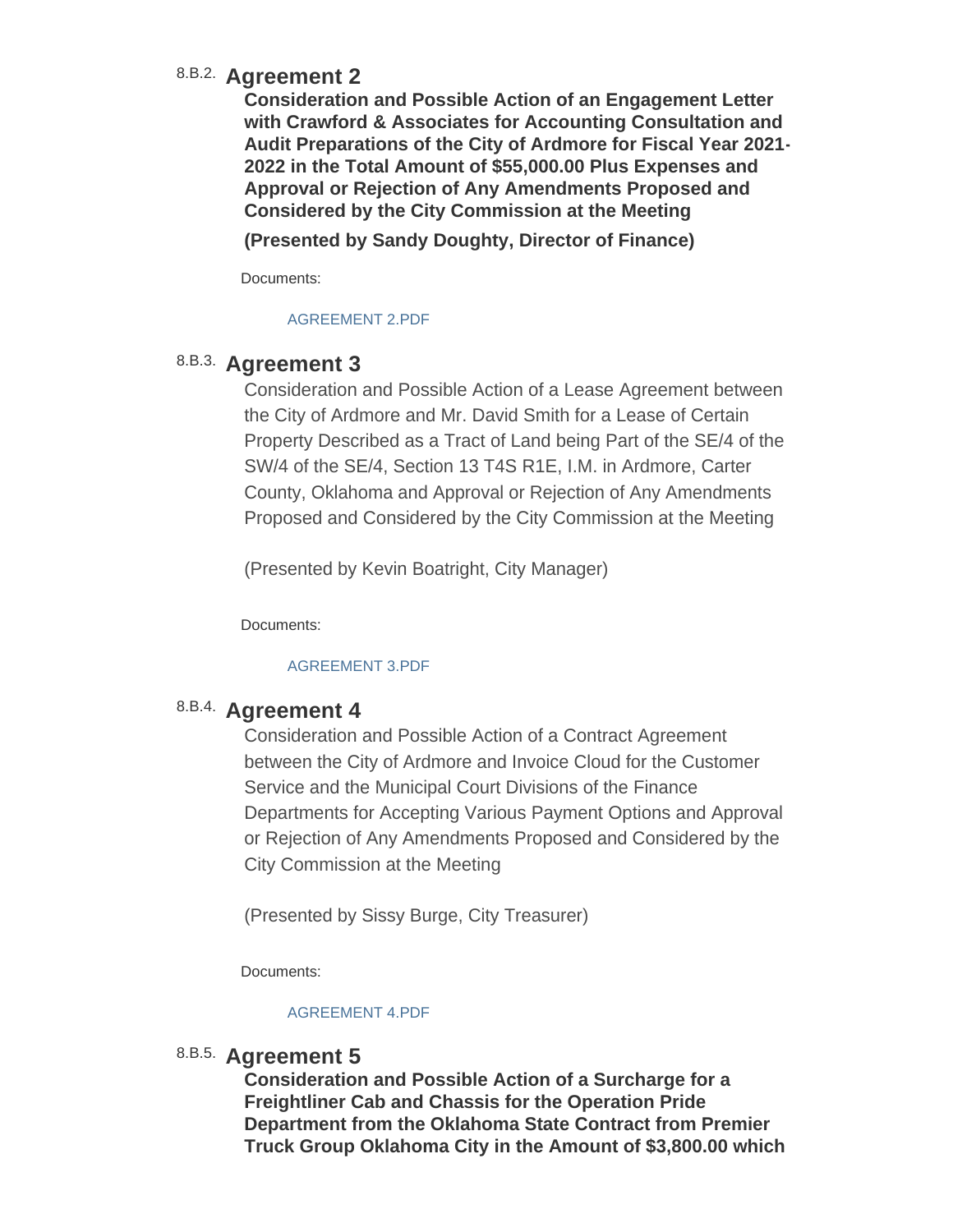**will bring the New Total Price to \$94,802.85 and Approval or Rejection Any Amendments Proposed and Considered by the City Commission at the Meeting**

**Truck Group Oklahoma City in the Amount of \$3,800.00 which** 

**(Presented by Shawn Geurin, Director of Utilities)**

Documents:

[AGREEMENT 5.PDF](http://www.ardmorecity.org/AgendaCenter/ViewFile/Item/8560?fileID=5125)

# **BID(S)** 8.C.

**Bid 1** 8.C.1.

**Consideration and Possible Action of a Bid Received from V and R Enterprises Inc. for the 2022 Concrete Labor Contract in the Total Amount of \$606,100.00 and Approval or Rejection of Any Amendments Proposed and Considered by the City Commission at the Meeting** 

**(Presented by Josh Randell, Interim City Engineer)**

Documents:

#### [BID 1.PDF](http://www.ardmorecity.org/AgendaCenter/ViewFile/Item/8541?fileID=5119)

**Bid 2** 8.C.2.

**Consideration and Possible Approval to Accept the unit price bid received from Silver Star Construction for the 2022 Major Streets Project - Heavy Maintenance in the amount not to exceed \$405,000.00 and Approval or Rejection of Any Amendments Proposed and Considered by the City Commission at the Meeting**

**(Presented by Josh Randell, Interim City Engineer)**

Documents:

[22-400 2022 MAJOR STREETS PROJECT HEAVY MAINTENANCE BID](http://www.ardmorecity.org/AgendaCenter/ViewFile/Item/8542?fileID=5127)  AGENDA LETTER E3122...\_.PDF

### **Bid 3** 8.C.3.

Consideration and Possible Action of a Bid Received from Intermountain Slurry Seal, Inc. for the 2022 Major Streets Project - Light Maintenance in the Total Amount of \$444,102.60 and Approval or Rejection of Any Amendments Proposed and Considered by the City Commission at the Meeting

(Presented by Josh Randell, Interim City Engineer)

Documents: